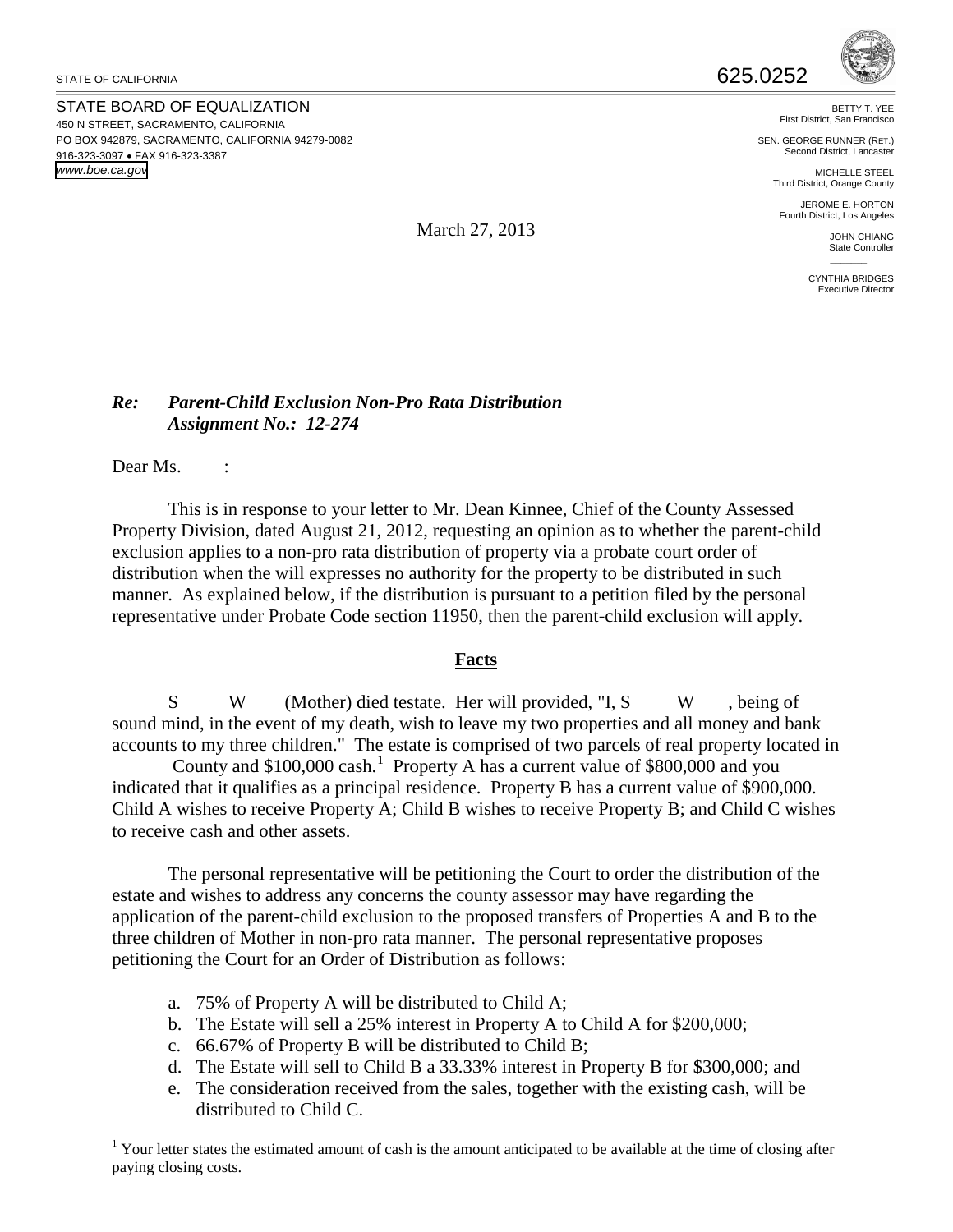## **Law & Analysis**

Article XIII A, section 2 of the California Constitution requires the reassessment of real property upon a "change in ownership." Revenue and Taxation  $\text{Code}^2$  $\text{Code}^2$  section 63.1 provides an exclusion from change in ownership for certain purchases or transfers of real property between parents and their children on or after November 6, 1986; namely, the transferor's principal residence and up to \$1,000,000 of other real property.<sup>[3](#page-1-1)</sup> Subdivision (c)(1) of section 63.1 states, in part, "the date of any transfer between parents and their children under a will or intestate succession shall be the date of the decedent's death, if the decedent died on or after November 6, 1986."

Letter to Assessor (LTA) 91/08 states that any devise of property to more than one person vests the property in those persons as tenants in common *unless* a contrary intention is indicated in the will. Here, Mother's will did not express an intent for A, B and C to take Properties A and B in any form other than as tenants in common. Civil Code section 686 states that:

*Every interest created in favor of several persons in their own right is an interest in common*, unless acquired by them in partnership, for partnership purposes, or unless declared in its creation to be a joint interest, as provided in Section 683, or unless acquired as community property. (Emphasis added.)

In *Estate of Russell* (1968) 69 Cal.2d 200, 203, testatrix left a validly executed holographic will which read, "I leave everything I own real & personal to Chester H. Quinn and Roxy Russell. Thelma L. Russell." The court stated, "Interpreting the provisions relating to testatrix's residuary estate in accordance with the only meaning to which they are reasonably susceptible, we conclude that testatrix intended to make a disposition of all of the residue of the estate to Quinn and [Roxy Russell] in equal shares; therefore, as tenants in common."<sup>[4](#page-1-2)</sup> The California Supreme Court stated that, "A disposition in equal shares to two beneficiaries cannot be equated with a disposition of the whole to one of them who may use whatever portion thereof as might be necessary on behalf of the other."[5](#page-1-3)

Here, Mother devised two properties to her three children A, B and C. Under the aforementioned authority, A, B and C inherited equal shares of each property as tenants in common. However, the personal representative proposes to petition the probate court to make a non-pro rata distribution pursuant to Probate Code section 11950, subdivision (a), which provides:

If two or more beneficiaries are entitled to the distribution of undivided interests in property and have not agreed among themselves to a partition, allotment, or other division of the property, any of them, or the personal representative at the request of any of them, may petition the court to make a partition, allotment, or other division of the property that will be equitable and will avoid the distribution of undivided interests.

 $\overline{a}$ 

<span id="page-1-1"></span><span id="page-1-0"></span><sup>&</sup>lt;sup>2</sup> All further statutory references are to the Revenue & Taxation Code, unless otherwise specified. <sup>3</sup> Rev. & Tax. Code, § 63.1, subd. (a)(1) & (2).  $^{4}$  *Id.* at 215. <sup>5</sup> *Id.* at 214.

<span id="page-1-2"></span>

<span id="page-1-3"></span>